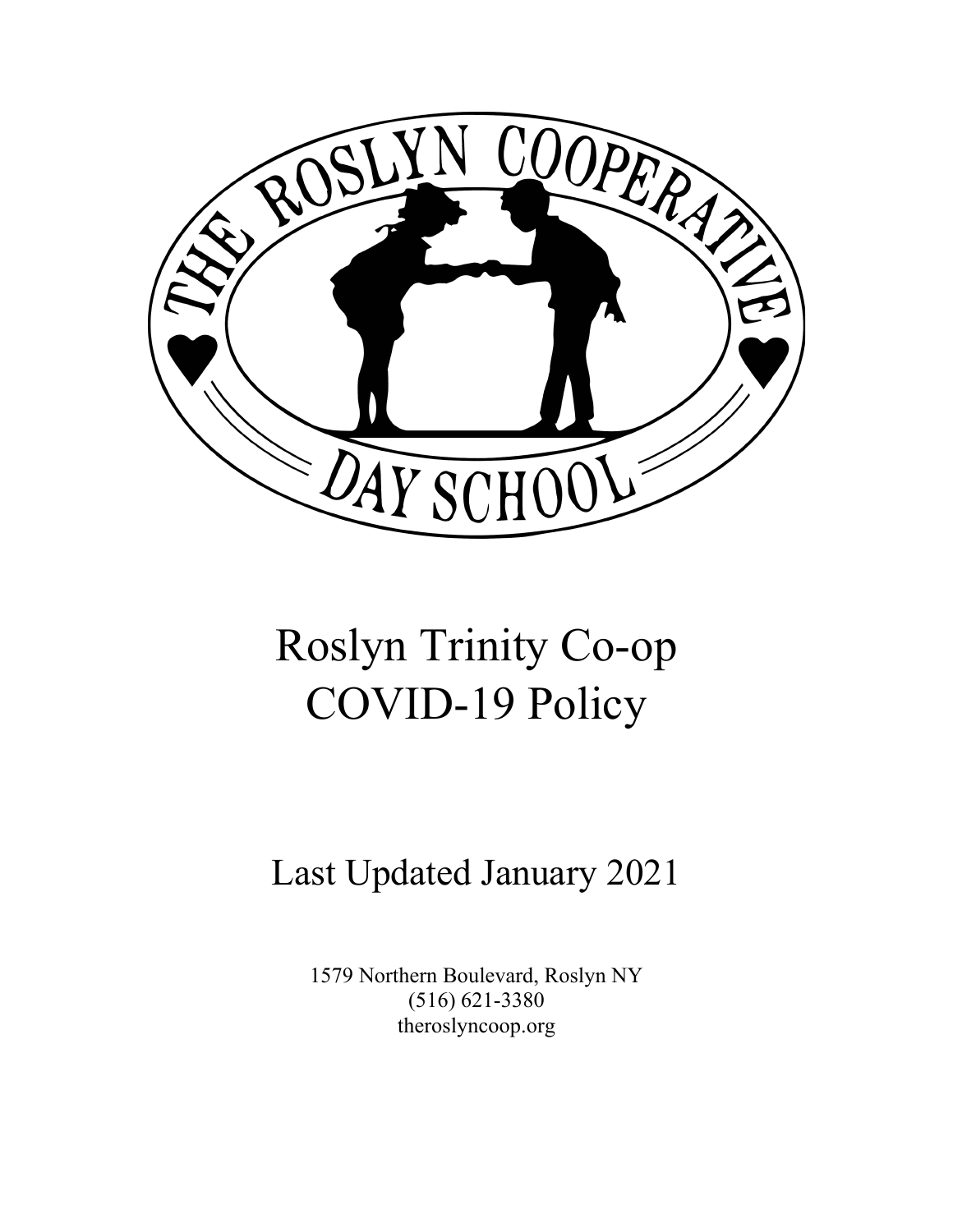## **Roslyn Trinity Co-op COVID-19 Policy**

Introduction

- A. Health & Safety
- B. School Start
- C. Co-op Traditions
- D. Curbside Drop Off and Pick up
- E. Illness and Covid-19
- G. Specific Cleaning Guidelines
- H. Remote Learning

I. The Roslyn Trinity Co-op Commitment!

Parent or Guardian COVID-19 Policy Receipt Form

Assumption of Risk

"COVID-19 Curbside Health Screening Questions"

OCFS-6040 Form (Attachment)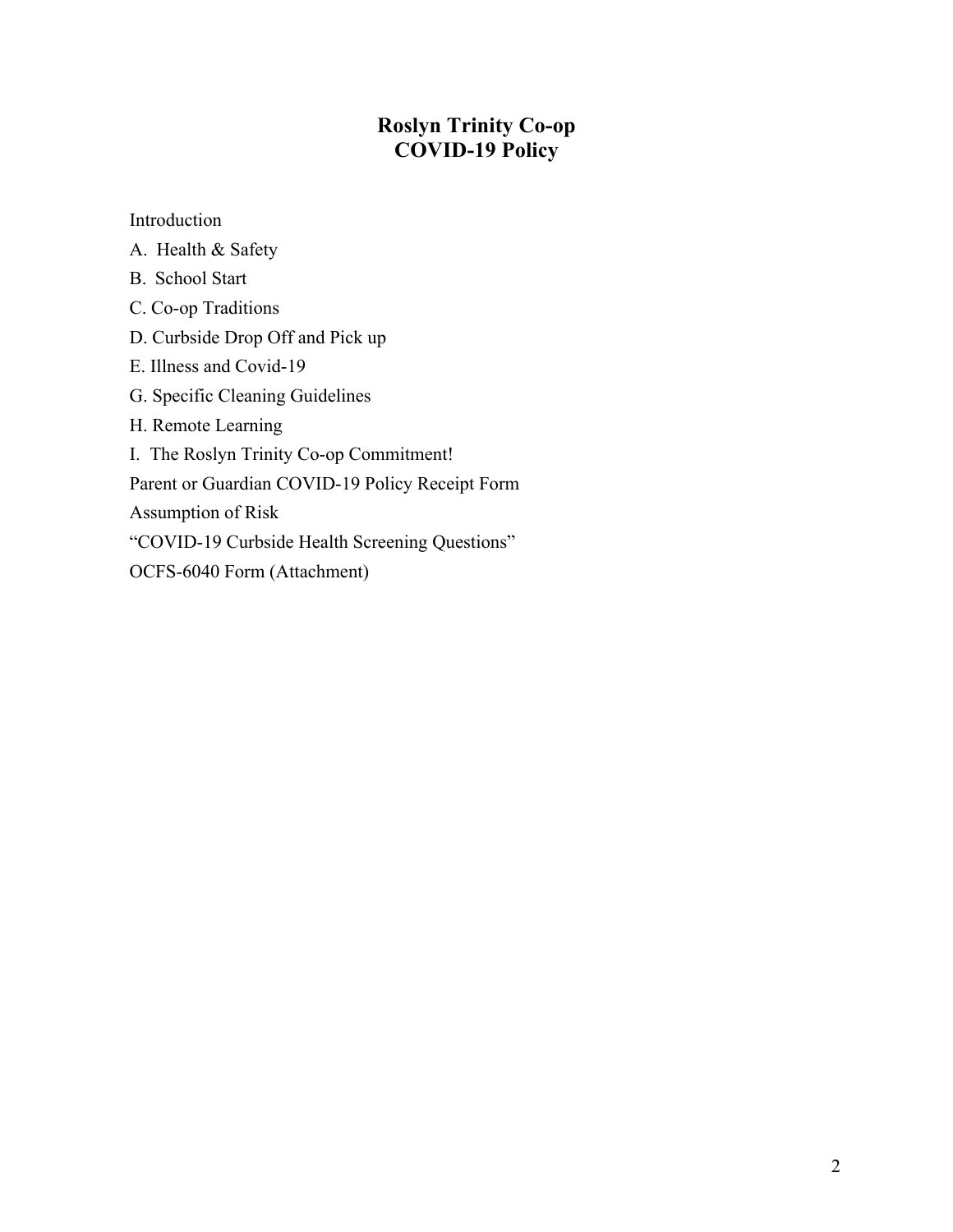## **Introduction**

#### Dear Parents,

This policy lays out the protocols and procedures used to run our school safely in the current health crisis. This situation is unprecedented and is constantly evolving, so all changes included in this policy will remain as the "new normal" until further notice. As we all know, what may be acceptable today, may not be acceptable tomorrow. However, we will make sure that all changes and procedures being implemented are realistic and feasible for staff and children by following the New York State Department of Health (NYSDOH) and the Centers for Disease Control and Prevention (CDC) guidelines, as well as those put forth by the Office of Children and Family Services (OCFS), the New York State Education Department, and the American Academy of Pediatrics. Please be sure to read through this and sign and return the acknowledgment of receipt, the assumption of risk, and the OCFS-6040 Form (separate attachment) within ten (10) days of receipt.

As always, please feel free to reach out should you have any questions or concerns about this document. Remember that this policy is in place to ensure that the Roslyn Trinity Co-op is a safe and enjoyable place for your family.

Best regards, Jeannine Votruba and the Executive Committee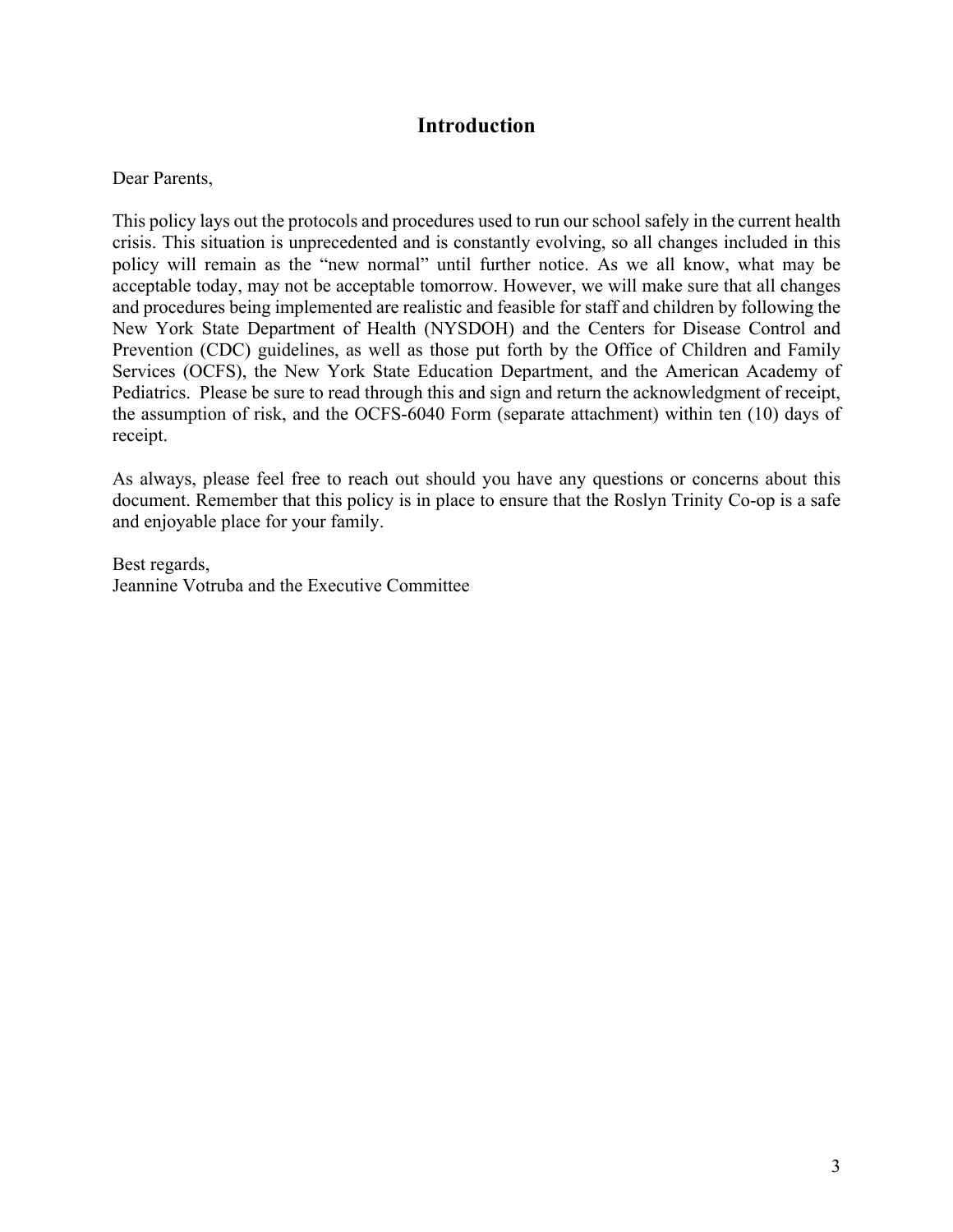## **A. Health & Safety**

In order to keep everyone safe, the Co-op will be a closed facility until further notice. That means no parents/caregivers will be permitted inside the building, and children will have to be dropped off per our new curbside drop off/pick up policy. We understand this may seem upsetting to some as we have always prided ourselves on our gentle separation policy. We promise you that we will do everything in our power to continue to honor that policy although it may seem different at first.

## *1) Class Size and Social Distancing*

Our class sizes will be based on NYS DOH and CDC guidelines. Currently, that number is set at 15 children but may increase/decrease by the start of the 2021-2022 school year. We will keep everyone updated if that number changes.

Since mixed groupings are not currently allowed per the NYSDOH and CDC, all students will remain together with their class for the duration of their time in the building. Each class is considered a "family unit." Therefore, social distancing will be encouraged whenever possible, but the children will be allowed to interact with each other as you would with your own family. Please note that we will alter in-class activities slightly to naturally allow for social distancing, e.g., circle time will be adequately spaced, and center groups will be more limited in number. Each "family" will social distance from other "families" to assure safety.

Children will not be required to wear face masks/coverings while they are in school. However, we all know how important masks are in the fight against this virus and the protection it offers to the people around you and yourself. If you think your child will be able to tolerate a mask and wear it correctly, we strongly encourage you to consider sending your child in with one. Our teachers and staff will do their best to assist and encourage your child's mask wearing if this is something you choose to do. We do ask that if you send your child in with a mask, you practice wearing one outside of school so that your child is used to and comfortable with the mask. Also, please make sure the mask is attached to a breakaway lanyard. All staff will wear masks, and if they prefer, face shields also, when interacting with the children and when in the building.

## *2) Handwashing*

Before children arrive at their designated classroom, they will wash their hands properly. Hands will also be washed throughout the day and more frequently with soap and water for at least 20 seconds. Hand sanitizer will be used when soap and water is not available. Sanitizing stations have been installed at every building entrance.

## *3) Bathrooms*

We have enough bathroom facilities that at most, only two classes will have to share a bathroom. In the event that two separate classes do share a facility, high touch areas (i.e. doorknobs, sinks, toilet paper dispensers and toilet seats) will be cleaned and disinfected after each class' use. Regardless of sharing, the entire bathroom will be cleaned throughout the day and disinfected nightly in accordance with NYSDOH and CDC guidelines.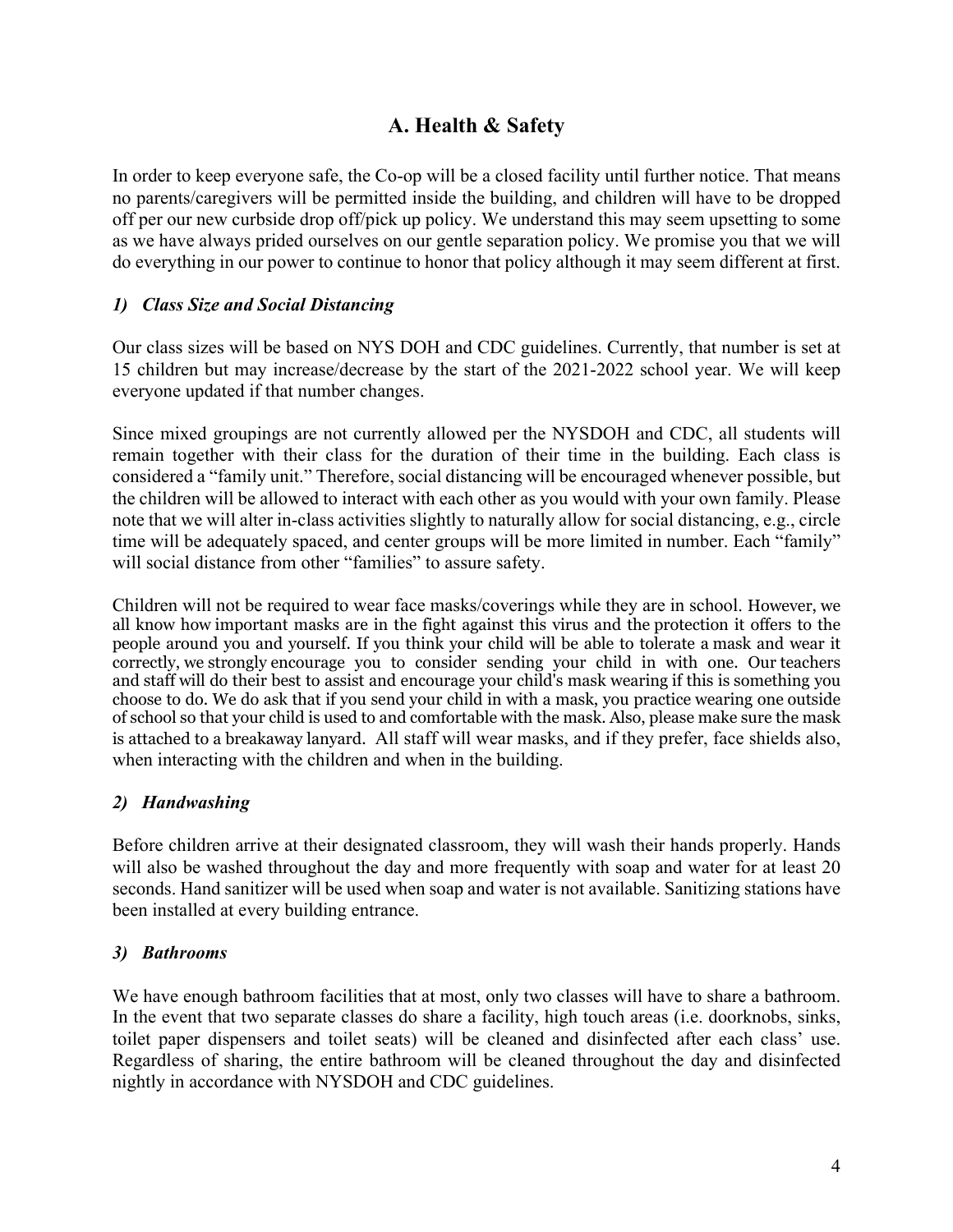## *4) Sanitizing/Disinfecting*

All hard surfaces will be wiped down throughout the day, before and after use, as well as at the end of each day. Any toys that go into a child's mouth will be disinfected per our usual procedure. Tables, chairs, and center areas will be sanitized multiple times during the day. All soft toys, pillows, dress-up clothes, and any other toys that increase the risk of germ spreading will be put away for the time being. In addition, we have hired additional staff in the capacity of a "floater position" to help assist with new routines and in the daily cleaning and disinfecting. Please see below for a more detailed description of our cleaning process.

## *5) Air Purifiers*

Each classroom, including the indoor play space, has been equipped with a Medify HEPA filter air purifier. We believe this will provide additional protection for our children and staff.

## *6) Floater Position*

Our floater assists with the following tasks:

- Assisting teachers with the daily cleaning and disinfecting of toys, surfaces, playground, indoor play space, etc.
- Accompanying children to the bathroom
- Curbside Drop off/Pick Up
- Substituting in case a teacher cannot be admitted into the building due to their health screening.

Obligations and responsibilities of the floater change based on the need of the day. However, while it may be necessary for the floater to assist inside a classroom and with the children, such interaction will be kept at a minimum and social distancing will be maintained, whenever possible. Please keep in mind that adults are allowed to interact with different "family units," while children are not.

## *7) Common Areas*

Common areas such as our outdoor playground and indoor play space will be cleaned after use by each family unit. As stated below, outdoor areas such as our playgrounds generally require normal routine cleaning, but do not require disinfection. The CDC advises against spraying disinfectant on outdoor playgrounds as it is not an efficient use of supplies and is not proven to reduce risk of COVID-19 to the public. Instead the CDC recommends that high touch surfaces made of plastic or metal, such as grab bars and railings should be cleaned routinely. The same will be applied to our indoor play space structures. In addition, the sand tables and the carton blocks will be sectioned off for the time being as there is no way to effectively clean these items.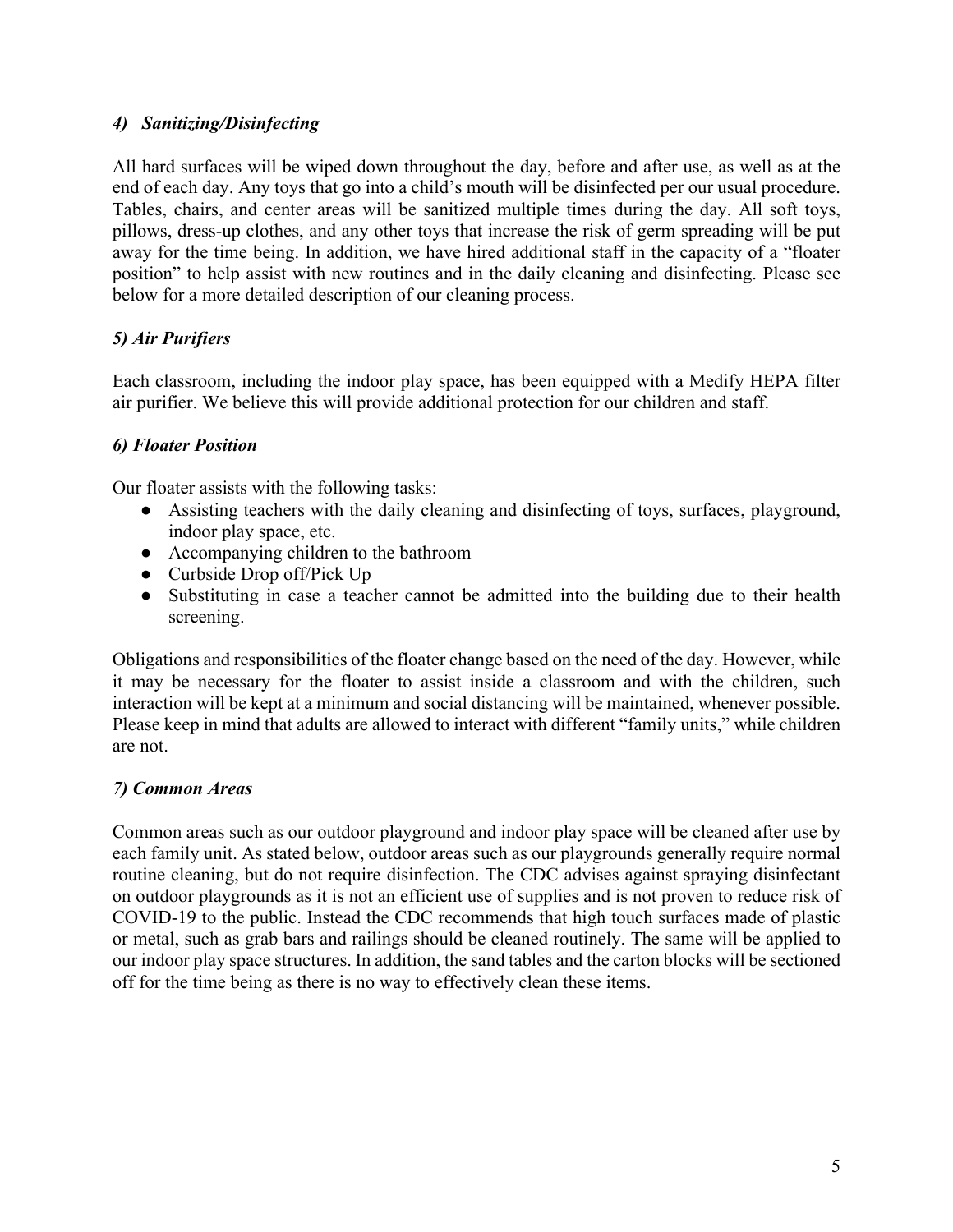## *8) Personal Belongings*

For the time being, children may not bring in any personal belongings aside from what is approved. This includes toys and art bags. Art will be sent home on your child's last day of the week in a disposable brown bag.

## **B. School Start**

In order to ease all children into being back in school, we will have a staggered start to the school year for all classes and split each class in half for the first two days of school. This will allow for our staff to familiarize themselves with each child on a more individual basis and explain new procedures and routines to the children.

## *1) Start Dates*

During your home visit, the teacher will assign each child with a group (i.e. group 1 or group 2). Group 1 will meet on the first day of school for a shortened day, while group 2 will meet on the second day for a shortened day. On day 3, the entire class will meet for the full class time. Exact dates and times will be determined once the school calendar for 2021-2022 is finalized.

## *2) Start Times*

To help ease the congestion and keep classes separate, we have staggered start times and pick up times.

Classes times will be as follows:

- 3s: 9:00 am to 12:00 pm
	- Wednesday afternoon class will be held from 12:30 pm to 3:30 pm
- 4s: 9:30 am to 1:30 pm
- 2s: 10:00 am to 12:30 pm

## *3) Gentle Separation*

In an effort to continue our gentle separation philosophy, we purposefully planned for our 2s to be the last group to be dropped off. While we understand that separation anxiety occurs in the 3s and the 4s as well, this is the age group where separation anxiety is most commonly encountered. However, we assure you that all of our teachers and staff will continue to work with any child and family in **any class** that exhibits difficulty separating.

In addition to being dropped off last, and weather permitting, we will start our 2s class on our outdoor playground so that parents may be present during the first few weeks of school should it be necessary. This will allow any parent whose child is showing signs of separation anxiety to observe from a distance. We remind you that social distancing rules must be upheld even when outside. This includes wearing a mask or face covering when interacting with your child, any other child in that class, or the teachers.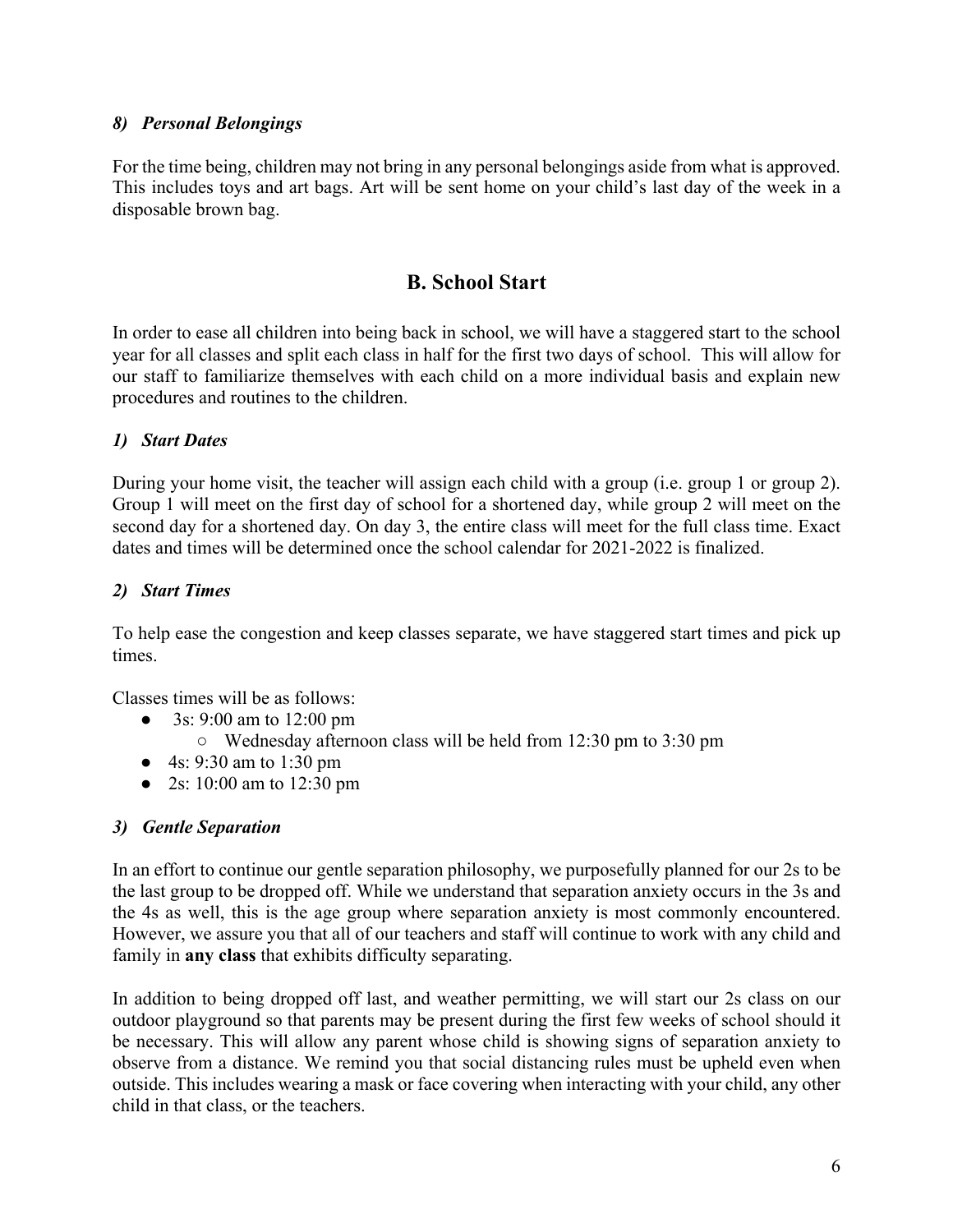## **C. Co-op Traditions**

## *1) Home Visits*

One of the Co-op's loved traditions are the home visits by our teachers to each child in their class before the start of the school year. Home visits will still take place but must be held outdoors with social distancing enforced. If there is no adequate space in the child's yard, the teacher and family can agree to meet at a local park or other outdoor space that allows for social distancing.

## *2) Enrichments and Lunch Bunch*

At this time, mixing groups of children is not allowed, and thus, our traditional enrichment and lunch bunch program cannot be offered. However, if enough interest is present in each class and taking guidelines into consideration as they stand at the time, we are looking into offering extensions for our 3s and 4s classes.

As for our 4s classes, lunch will continue to be a part of their regular school day. Lunch will be eaten in each "family's" classroom, as it has been done in the past. In an effort to reduce the spread of germs, lunch boxes and backpacks will not be permitted. All lunches must be sent in disposable containers and labeled brown bags. Refrigerators are present in our 4s classrooms to keep food cold if necessary.

## *3) Parent Participation*

The current guidelines do not allow for any additional persons, other than staff and students, to be admitted into the building unless they are deemed essential. Such essential staff would include therapists and SEITS. Accordingly, at this time there will be no parent participation in any classes. However, to keep the parents connected to their children and be a part of their classroom, we will be utilizing an online platform to share photos and videos throughout the week.

We are also still asking for parents to send in snack on their designated days. We ask that these snacks be pre-packaged and adhere to our allergy policy. Any food prepared at home such as cut fruit and baked goods, will no longer be allowed. We will provide a "suggested snack list" with orientation materials.

## *4) Specialty Classes*

Specialty classes such as yoga will be on hold for the time being.

## *5) Movement and Play*

At the Co-op we are very much aware that children need physical movement throughout the day. We will make sure that the children will get plenty of outdoor playground time, and in the case of bad weather, indoor play space time. Exact schedules and how much extra time each class will get is being worked on with the teachers. We will also make use of the grass area and each class will be working on our new garden area that has been designated to our school by the front door.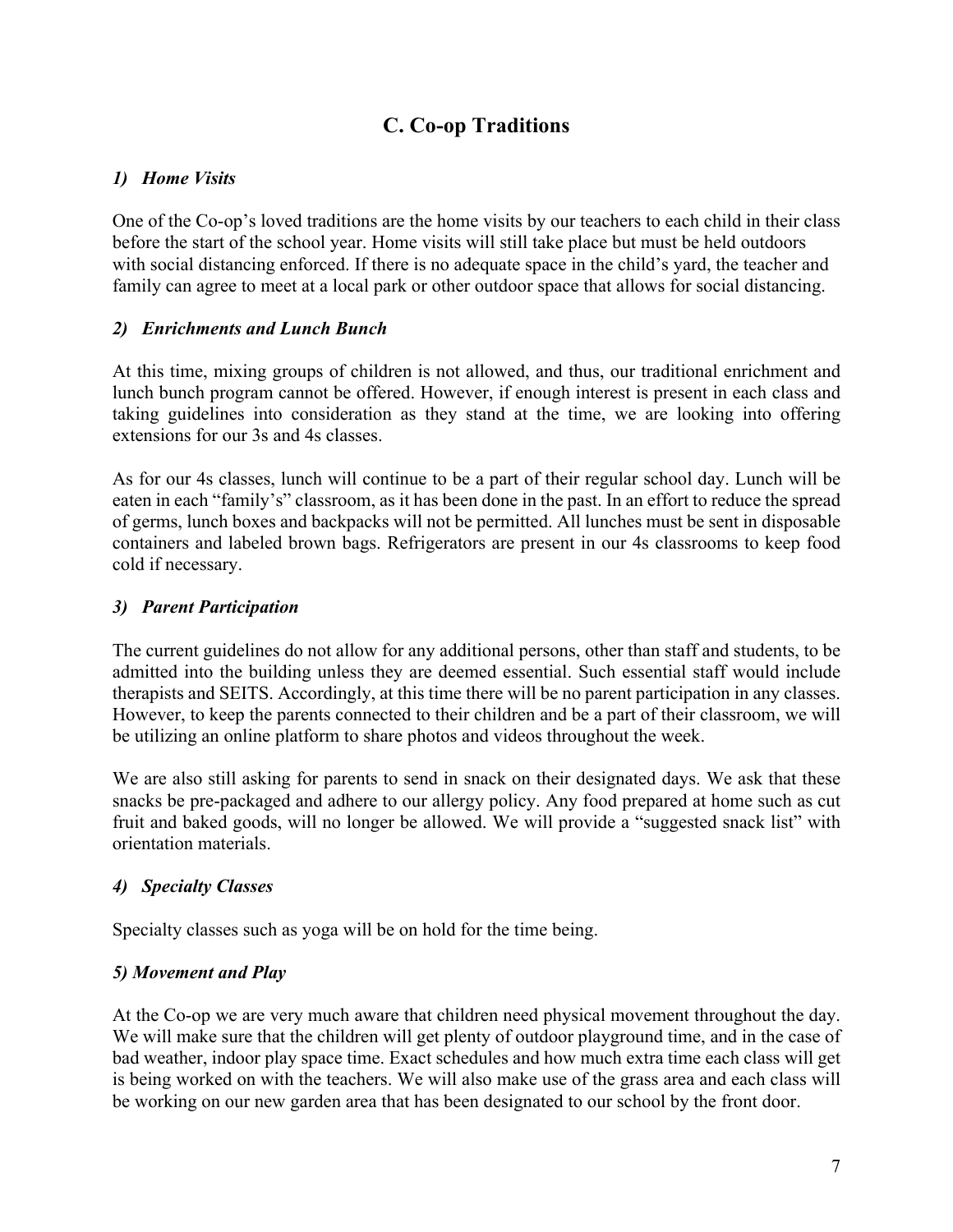## **D. Curbside Drop Off and Pick up**

In an effort to reduce exposure, drop-off and pick up times will be staggered. You will be given a drop off and pick up time and a designated lane in our curbside area to do so. Please only come at your designated time to keep everyone safe. We ask for your patience during drop off and pick up times.

Note that curbside is the only entrance students can utilize at this time. The red door entrance by the parking lot previously used by our families and guests will be locked for everyone but staff and deliveries. This door will remain locked and access can only be gained by key.

## *1) Drop-Off Procedure*

Upon entering the curbside driveway during your designated time, each class will have a specific lane to use. You must be in your correct lane to exit the car. All cars must have a visible sign in the driver's window stating the child's name and the teacher's name.

Every car must pull up to the cones and turn off their engine and face coverings must be worn by every person, except for the child, in the vehicle. A designated check-in staff will come directly to your car wearing proper face covering. This check-in staff will look in through your child's window for a visual assessment. They will then ask a series of yes/no assessment questions regarding COVID-19 symptoms and travel. Do not take your child out of the car until the designated check-in staff gives you the ok to do so.

While you may choose to record your own temperature at home and attest to its accuracy during the assessment, your child must get their temperature checked at the time of drop off through the open window. If it is below 100.0F (meaning it cannot be above 99.9F), the parent will receive the ok to exit and assist the child out of the car.

Our staff will then direct your child to his or her class' designated waiting area. Since there are two doors leading into the building from the drop off area, every class will have their own building entrance, limiting interaction between children in different classes. The children's teachers will be outside the door to greet them. Once inside the building they will have their own designated drop off and pick up waiting area, which will be used exclusively by that class.

If the child's temperature is over 99.9F, the student will not be allowed inside the building and must return home. In addition, if any of the answers given by the parent/caregiver are not acceptable, according to the CDC guidelines, the child will be sent home as well.

We ask that the designated drop-off (and pick up) person not be a "vulnerable" person (older person such as a grandparent or person with a serious underlying medical condition). If possible, have the same person responsible for drop off/pick up daily and limit the amount of people in the car, whenever possible.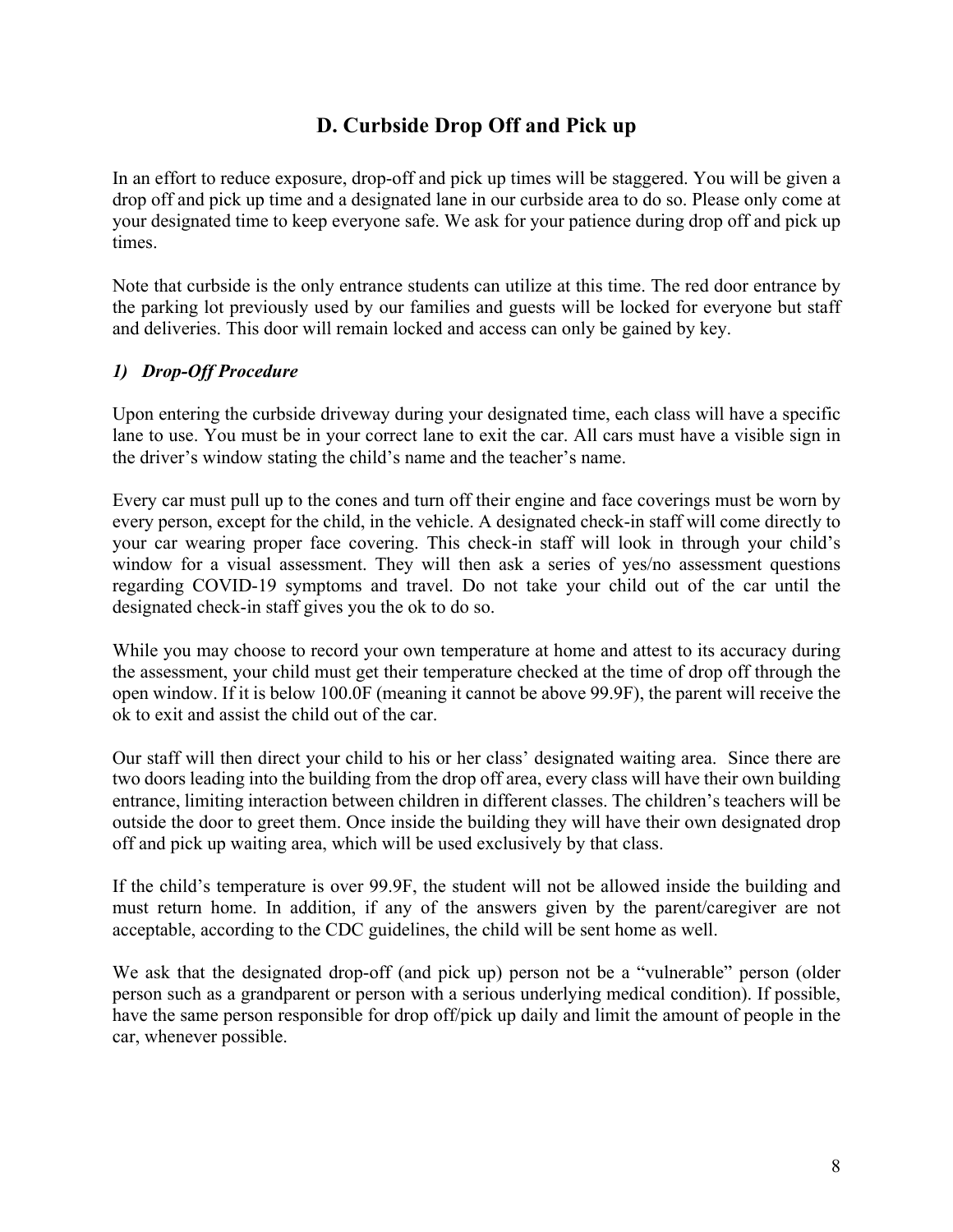## *2) Pick-Up Procedures*

Just as drop off times, pick-up times will be staggered as well to allow for safe social distancing. Please abide by this pick-up time and make sure you pull into your correct lane. If you see another family being helped, please be patient until it is your turn. Make sure you remain in your car until your child is brought to the vehicle. You may then exit the vehicle and assist your child into their car seat. You, and any passengers in the car, must wear a face covering/mask until you and your child are securely back in your vehicle.

## *3) Punctuality*

To ensure smooth transitions and enforce social distancing from other classes, punctuality is essential. Please note that there is a 15 minute window for drop-off times. That means the 3s can be dropped off between 9:00 am and 9:15 am, the 4s between 9:30 am and 9:45 am, and the 2s between 10:00 am and 10:15 am. It is important for you to keep in mind that no class can move out of the waiting area into the classroom until the entire class has arrived. Please make every effort to be on time and be patient as we navigate this new normal.

In the event you run late, you must call the office and notify them that someone needs to come meet you outside at the Curbside/Northern Boulevard entrance. The office will advise of a time when someone is able to do so. This needs to take place after the other classes are inside so that there is limited exposure.

## **E. Illness and Covid-19**

**All parents/caregivers are required to sign and submit the OCFS-6040 Form (attached), within 10 days of receipt of this policy. By signing this document, all parents/caregivers agree that they will self-monitor COVID-related symptoms each day and report the outcome per the instructions on the form and will not enter our facility (including curbside drop-off) if any of the above symptoms or conditions are present.**

Parents are our first line of defense and we kindly ask that you DO NOT send your child to school if they have a fever, sore throat, body aches, cough, difficulty breathing, fatigue, an unexplained loss of smell and taste, or any other symptom that has been associated with COVID or any other contagious illness.

Upon arrival at school, all staff and students will be screened for symptoms and temperature tested using a non-contact infrared thermometer. Anyone with a temperature of 99.9F or higher will be sent home.

## *1) Management of Ill Persons*

People with COVID-19 have had a wide range of symptoms reported - ranging from mild symptoms to severe illness. Symptoms may appear 2-14 days after exposure to the virus. People with the following symptoms may have COVID-19: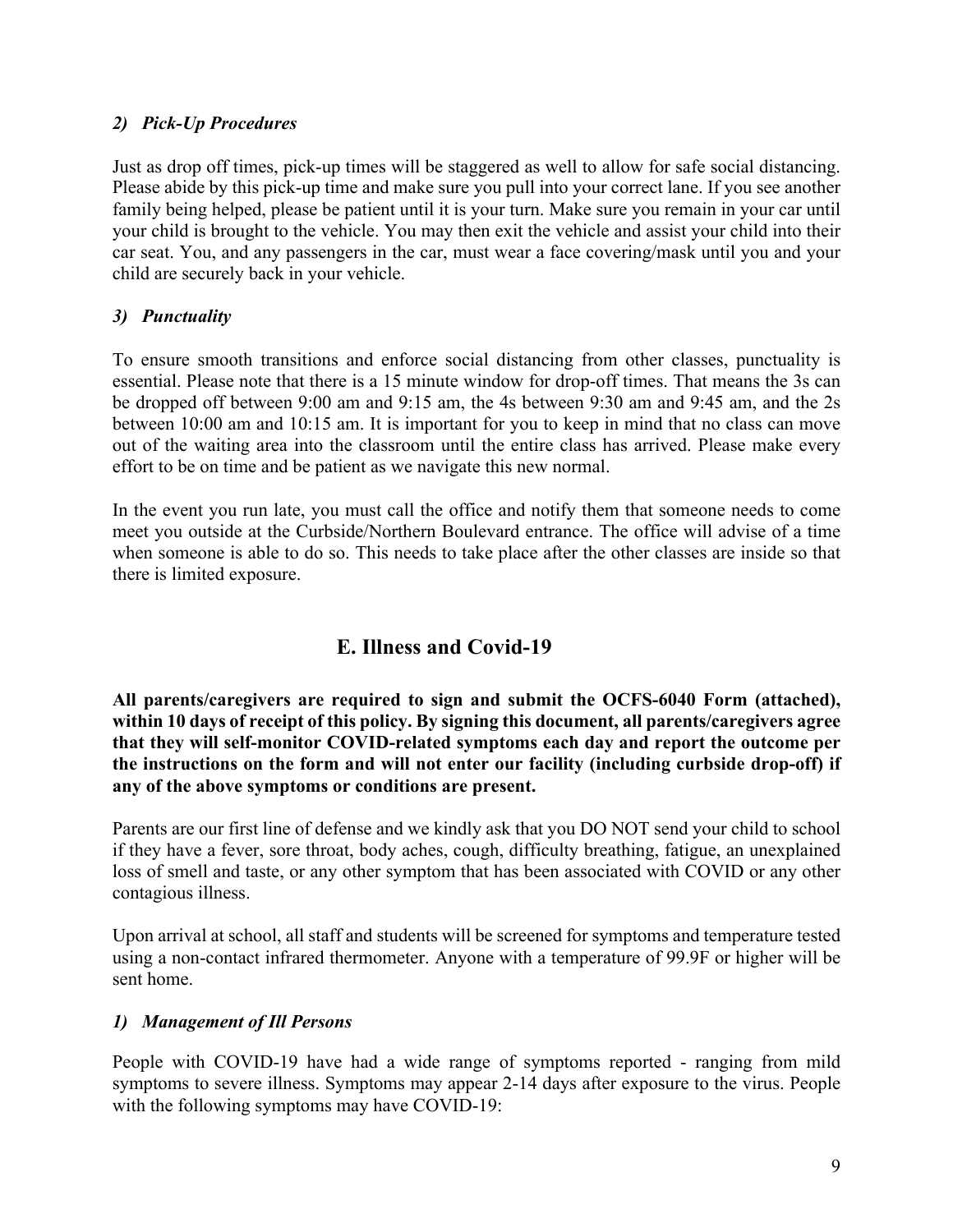- Fever or chills
- Cough
- Shortness of breath or difficulty breathing
- Fatigue
- Muscle or body aches
- Headache
- New loss of taste or smell
- Sore throat
- Congestion or runny nose
- Nausea or vomiting
- Diarrhea

Please note that this list does not include all possible symptoms. We ask that you please consult your pediatrician if your child is not feeling well, presents with any of the COVID-19 symptoms, and you are unsure on how to proceed. Whether or not a COVID-19 test is necessary is a determination your child's physician will make.

## **At the Co-op we will be following the below guidelines:**

- A child's parent must notify the school as soon as possible if one or more of the following occur during the school year:
	- o (a) the child has been in close or proximate contact with anyone who has tested positive for COVID-19 or who has or had symptoms of COVID-19;
	- o (b) tested positive for COVID-19; OR
	- o (c) has experienced any symptoms of COVID-19 as defined by the CDC.
- As stated above, daily temperature screening using a touchless thermometer must be conducted for each child prior to entry into the School's building and grounds. In addition, parents/caregivers must truthfully answer the health assessment conducted by the curbside check-in person (a copy of the questions has been attached hereto).
- If a child presents with one or more COVID-19 symptoms, as defined by the CDC, he or she must be sent home immediately (i.e. picked up within one hour). While the child is waiting to be picked up, he or she will be isolated from the class and supervised by a staff member. In order to protect the staff member waiting with the child, a staff member will place an unused, disposable mask on the child.
- If a child or staff member tests positive for COVID-19, the school must contact the Nassau County Department of Health ("NCDOH") and follow the guidance set forth.
	- o The child or staff member can return to the School, regardless of whether the child or staff member is symptomatic or asymptomatic, upon completing at least 10 days of isolation from the onset of symptoms or 10 days of isolation after the first positive test if asymptomatic.
	- o This may result in the whole class, to which the child or staff member belongs, self-isolating for a period of time as instructed by the NCDOH. Parents/caregivers will be notified.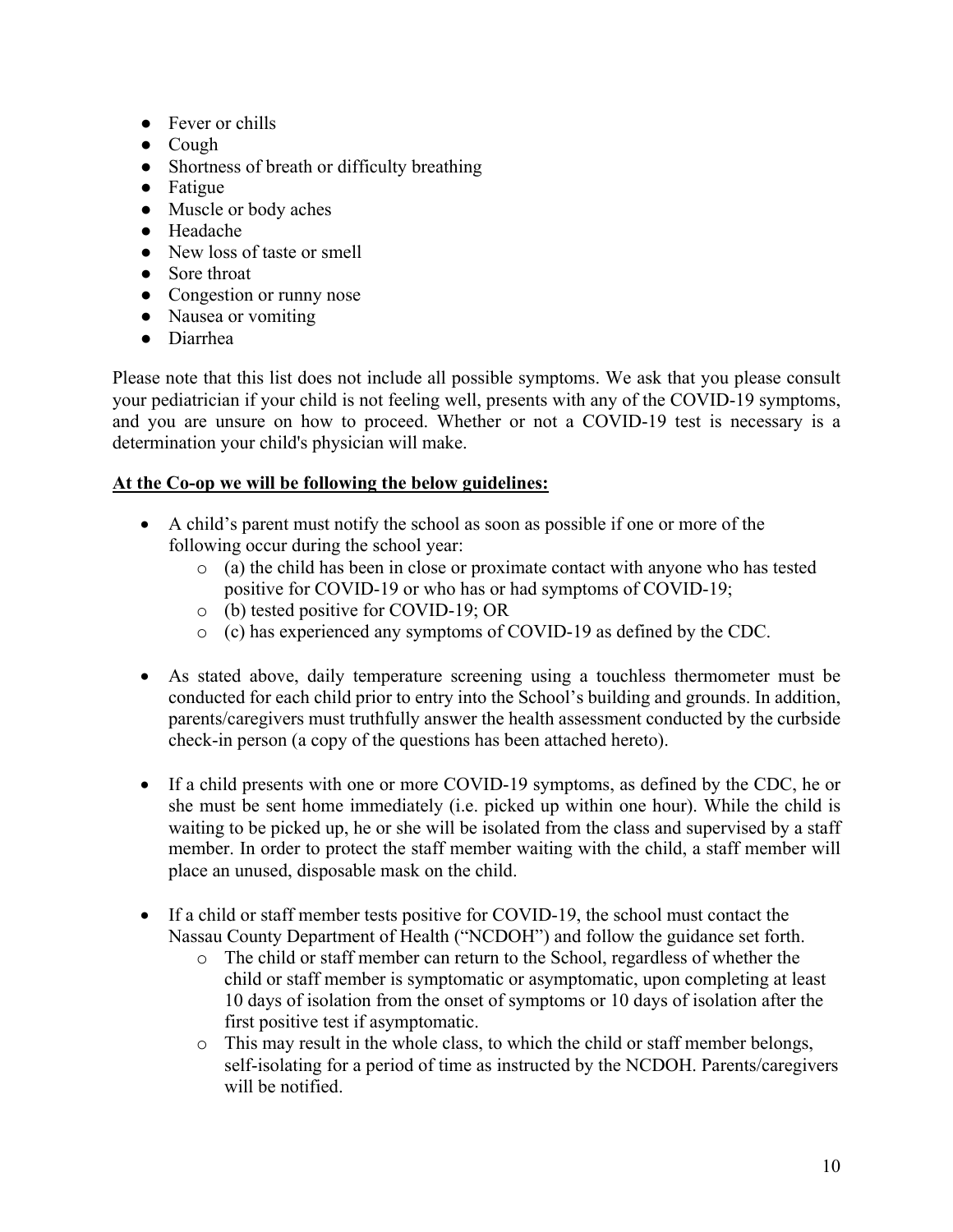- o **In addition to the quarantine, the child or staff member must present documentation of (a) a negative COVID-19 PCR test OR (b) a doctor's note clearing the child or the staff member to return to school.**
- If a member of a child's or staff's household tests positive for COVID-19, the child or teacher must remain home for a 10-day period to ensure they do not also present with symptoms. Parents/caregivers will be notified. **In addition to the 10 day quarantine the following must be adhered to:**
	- o Individuals must continue daily symptom monitoring through Day 14;
	- o Individuals must continue strict adherence to all recommended nonpharmaceutical interventions, including hand hygiene **and the use of face coverings through Day 14**;
	- o If any symptoms develop, individuals should immediately self-isolate and contact the local public health authority and their health care provider to report this change in clinical status and determine if they should seek testing.
	- o **The child or staff member must present documentation of (1) a negative COVID-19 PCR test OR (b) a doctor's note clearing the child or the staff member to return to school.**
- If a child or teacher has been designated a close or proximate contact of a person who tested positive for COVID-19 by a local health department or if there is reason to believe that a child or a teacher will be designated as such, the following applies:
	- o The New York State DOH considers a close contact to be someone who was within 6 feet of an infected person for at least 10 minutes starting from 48 hours before illness onset until the time the person was isolated.
	- If the child or teacher is NOT experiencing COVID-19 symptoms, the child or teacher may return to the School upon completing 10 days of self-quarantine (adhering to the same requirements as outlined above). A negative test does not change the minimum 10-day quarantine requirement.
	- If the child or teacher IS experiencing COVID-19 symptoms, the child or teacher may return to School upon completing at least 10 days of isolation from the onset of symptoms. A negative test does not change the quarantine requirement.
	- **In addition to the quarantine, the child or staff member must present documentation of (a) a negative COVID-19 PCR test OR (b) a doctor's note clearing the child or the staff member to return to school**
- If a child presents with one or more COVID-19 symptoms as defined by the CDC, **absent a known close or proximate contact with a person with COVID-19**, regardless of whether or not the child tested negative for COVID-19, the child cannot return to school for a minimum of ten (10) days from the onset of symptoms unless:
	- (1) a note is presented from her or his doctor indicating that he or she is cleared to do so; AND
	- $\circ$  (2) the child is fever-free without the use of antipyretics (fever-reducing medicine) **for a minimum of 72 hours before returning to school**.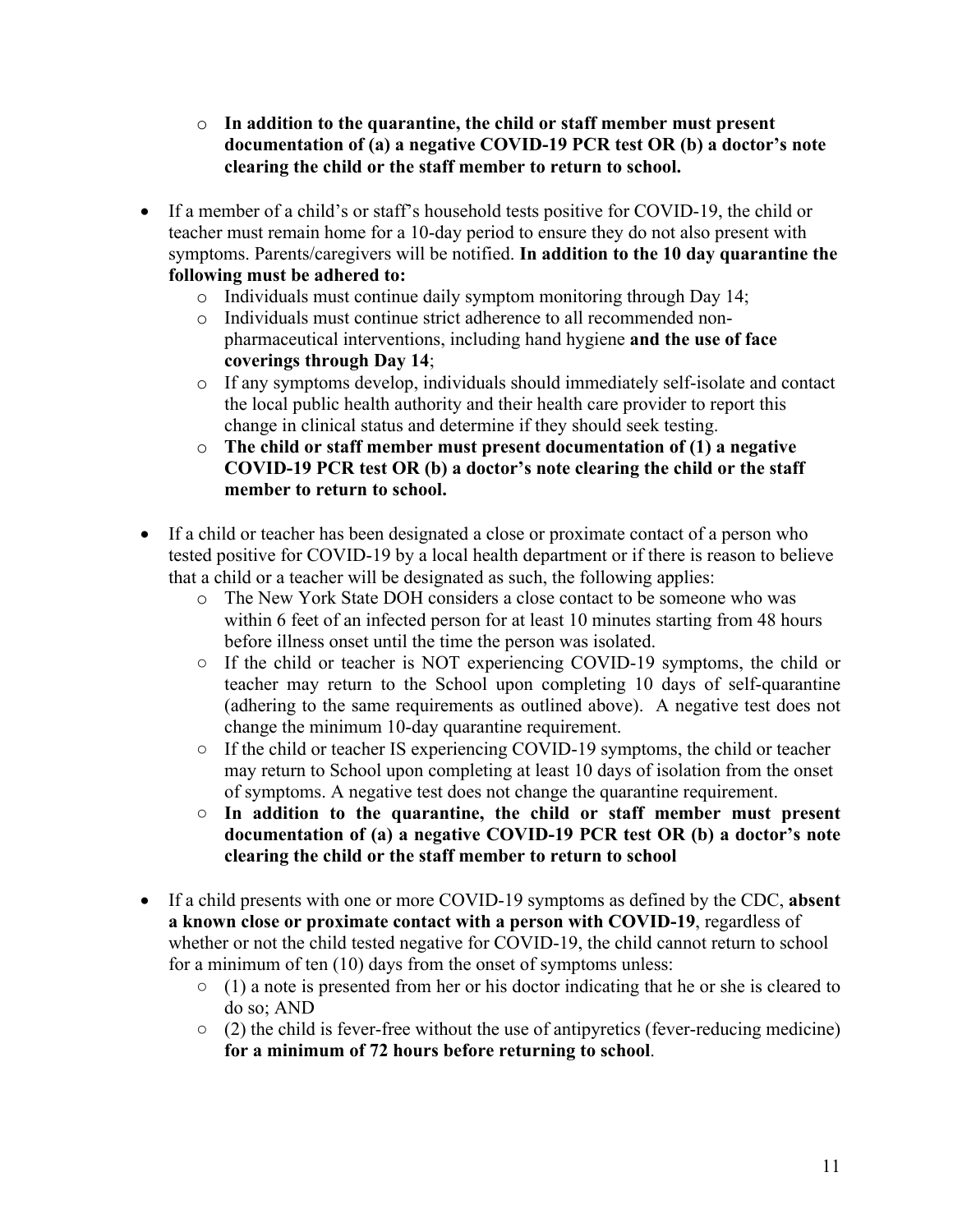- A child or staff member cannot attend school, if the child or staff member or anyone in the child or staff member's household is awaiting COVID-19 test results, **due to a believed exposure to a COVID infected person and/or the child or staff member or anyone in the child or staff member's household is exhibiting COVID symptoms.**
- Families will advise the School of any out-of-state travel to noncontiguous states as well as any international travel to any CDC Level 2 or Level 3 Health Notice country in compliance with the New York State Travel Advisory. Families understand that if they opt out of the 10 day quarantine in accordance with New York State travel guidelines, they will provide the School with the necessary documentation to demonstrate that they have met all New York State requirements. Specifically:
	- o For any traveler to New York State from a noncontiguous state, US territory or CDC level 2 and higher country, the new guidelines for travelers to test-out of the mandatory 10-day quarantine are below:
		- § *For travelers who were out-of-state for more than 24 hours:*
			- Travelers must obtain a test within three days of departure, prior to arrival in New York.
			- The traveler must, upon arrival in New York, quarantine for three days.
			- On day 4 of the quarantine, the traveler must obtain another COVID test. If both tests come back negative, the traveler may exit quarantine early upon receipt of the second negative diagnostic test.
		- § *For travelers who were out-of-state for less than 24 hours:*
			- The traveler does not need a test prior to their departure from the other state, and does not need to quarantine upon arrival in New York State.
			- However, the traveler must fill out our traveler form upon entry into New York State, and take a COVID diagnostic test 4 days after their arrival in New York.
	- o Note: When it comes to the United States, "**contiguous**" refers to all of the **states that touch one another**, without another country or a body of water coming between them. Each of the states is contiguous with one or more state, except for two: Alaska and Hawaii. With respect to **New York, contiguous states are Pennsylvania, New Jersey, Connecticut, Massachusetts and Vermont.**
	- o Accordingly, if your family (including your child) traveled to a noncontiguous state for more than 24 hours, and you opt out of the 10-day quarantine, we require proof of the child's test results (as outlined above) in order for the child to return to school. If you do not want to get your child tested, you must complete the 10-day quarantine and continue monitoring for symptoms through Day 14, as well as practice strict mask-wearing through Day 14 as outlined by the New York State Travel Advisory.
	- o If someone in the child's immediate household travels without the company of the child, we ask that you please keep your child home upon your return until receipt of the second negative diagnostic test.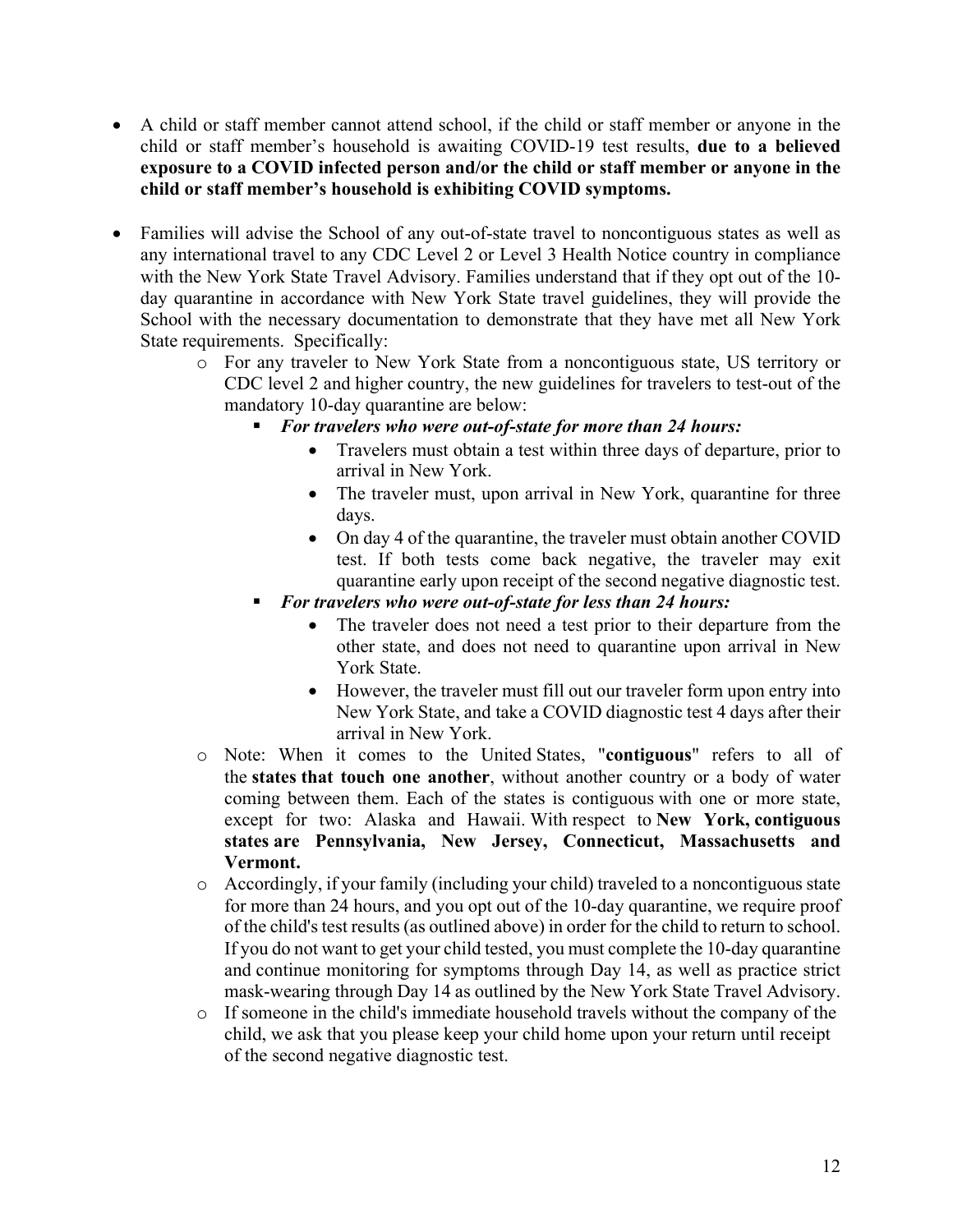In the event an entire class is quarantined, and in order to minimize the disruption to the class as much as possible, class will immediately resume virtually for that time period. Should any of the isolated classmates become sick, we ask that the parents/caregivers immediately advise the school and further instruction will be provided to the class as a whole.

#### **Please note that the School reserves the right to change the above-stated COVID-19 Health Policy in compliance with Federal, State, and local changes to regulations and protocols.**

## **G. Specific Cleaning Guidelines**

Please be assured that we are following CDC guidelines with all of our cleaning, disinfecting, and sanitizing procedures and protocols. We have spoken to our cleaning company and they have made the necessary improvements to adhere to these guidelines.

## *1) During the Day*

As stated above, during the course of the day, our teachers, as well as additional floating staff will make sure hard surfaces are being wiped down before and after use, as well as at the end of each day. This includes high touch surfaces such as tables, doorknobs, light switches, countertops, handles, desks, center stations, chairs, phones, keyboards, toilets, faucets and sinks. Any toys that go into a child's mouth will be disinfected according to our usual protocol. All soft toys, pillows, dress-up clothes, and any other toys that increase the risk of germ spreading will be put away for the time being.

Note that all products used by the Co-op have been deemed effective by the CDC against the coronavirus. Furthermore, the CDC recommends that all surfaces be washed with water and soap first and then disinfected. Cleaning with soap and water reduces the number of germs, dirt and impurities on the surfaces, while disinfecting kills the germs. Our staff will wear disposable gloves while cleaning and disinfecting. We have also installed hand sanitizing stations at every entrance so that children and staff may use sanitizer upon entry and when leaving the building.

## *2) After School*

Our cleaning service has advised of the following procedures:

- Bathrooms will be cleaned every night with CDC approved products
- All surfaces will be cleaned and disinfected daily
- All the floors will be vacuumed twice a week
- All floors will be mopped twice a week
- Every 3 months the carpets will be deep cleaned
- All cleaning products used are approved by the CDC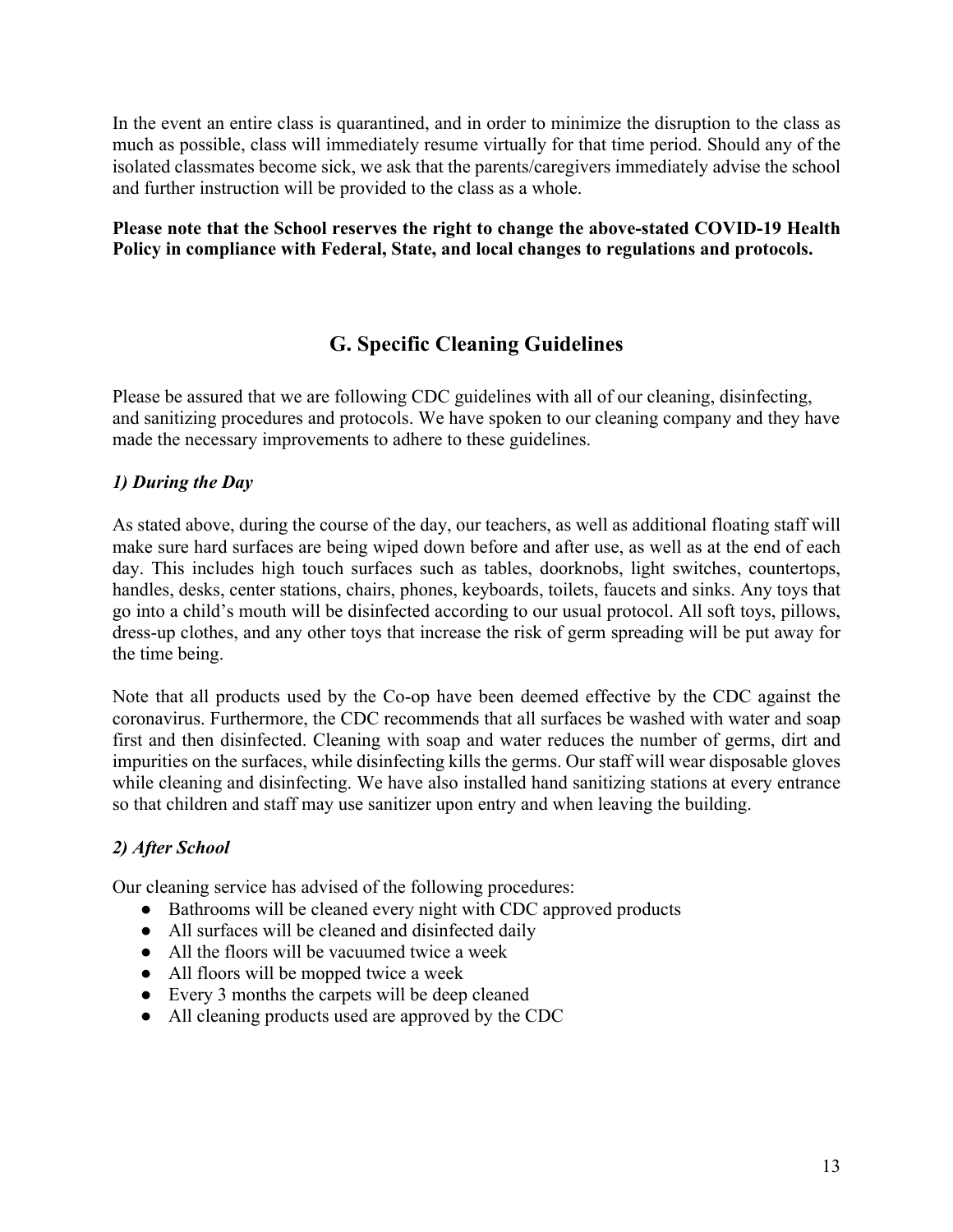## *3) Outdoor Spaces*

Outdoor areas such as our playgrounds generally require normal routine cleaning, but do not require disinfection. The CDC advises against spraying disinfectant on outdoor playgrounds as it is not an efficient use of supplies and is not proven to reduce risk of COVID-19 to the public. Instead the CDC recommends that high touch surfaces made of plastic or metal, such as grab bars and railings should be cleaned routinely. Cleaning and disinfection of wooden surfaces (play structures, benches, tables) or groundcovers (mulch, sand) is not recommended. Note that we have decided to keep our sandbox closed for the time being. As stated above, there is no way of safely "cleaning" the sandbox and thus, to keep our children safe, we will forego its use until further notice.

## *4) If someone gets sick with COVID-19*

The CDC recommends that any area used by the infected person gets closed off, and if possible, doors and windows are opened to increase air circulation in the area. A 24-hour waiting period is then required before cleaning or disinfecting the contaminated area. Once the waiting period is up, our cleaning service would come in and clean and disinfect all areas used by the person who is sick, such as the bathrooms and classroom, as outlined by the guidelines.

Once an area has been appropriately disinfected, it can be opened for use. Any children and staff without close contact with the child or staff member who is sick can return to school immediately after disinfection. After the initial deep cleaning and disinfecting, routine cleaning procedures will continue.

## **H. Remote Learning**

It is our every intention to remain in school for the entire school year. However, in the event that the school opens but is later forced to close down, per state and local directives, remote learning will take place.

## *1) Remote Learning Plan*

We have taken all your feedback and input into consideration and have created the following plan.

- Each 3s and 4s class, except for the class with a maximum of ten students, will be broken down into two groups. No group will exceed 8 students.
- Each class will meet on their scheduled school days on Zoom (i.e. three-day 3s, will meet three times a week, four-day 3s will meet four days a week, and the 4s will meet five days a week).
- Each class group will meet remotely for no less than 1 hour per class.

In addition to the Zoom sessions, each class will be provided with a weekly newsletter to supplement the Zoom classes. These newsletters will contain class appropriate activities and idea extensions to be used at home.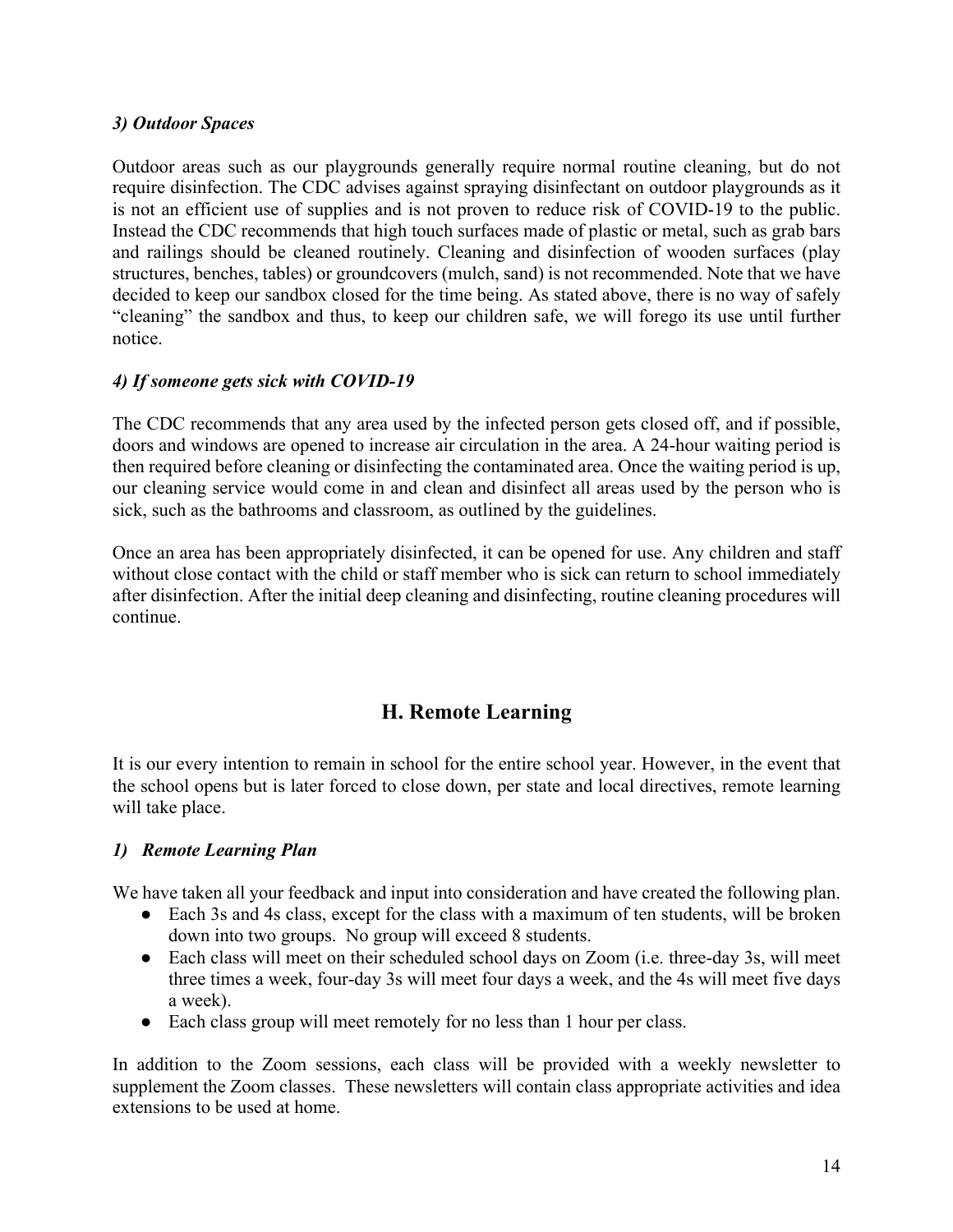## *2) Refund Policy*

We are aware that every child is different and we know that remote learning is not ideal for this age group. However, if we are not allowed to meet in person, in order to keep the children socially and intellectually stimulated, this is how we will proceed. **These online classes will commence immediately upon school closure and will continue for 8 consecutive weeks. There will be no refunds given during this time for loss of instruction. By signing the below waiver, you have full knowledge of this refund policy and agree thereto.**

If we are forced to close down with no set date to reopen, and remote learning has to take place for more than 8 consecutive weeks, families will have the following two choices:

- 1. Fully withdraw from the school and receive a prorated refund, **minus 20% for operating costs**, for the remaining school year.
	- a. Please note that if you withdraw your child and school reopens, we will make every effort to re-enroll your child should you wish to do so, but the school **cannot guarantee** that there will be a spot available.
- 2. Receive a prorated refund, **minus 15% for operating costs**, for the months the school remains closed. Once the school reopens, and contingent on enrollment, your child will return to his or her class and prorated tuition refunds will cease. From that point on you will be responsible for the remaining prorated tuition payment.

#### **By signing the below waiver, you have full knowledge of this refund policy and agree thereto.**

We understand this is a difficult position to be in and one no one wants to occur. We are hopeful that even if schools have to close, they will not remain closed for a long period of time. However, we are prepared to switch to remote learning for the 8 consecutive weeks should we have to, and we promise you that we will do everything in our power to make this a fun, productive, and enjoyable experience for all children. Our children's well-being will remain our main focus whether that be through in-person or remote learning.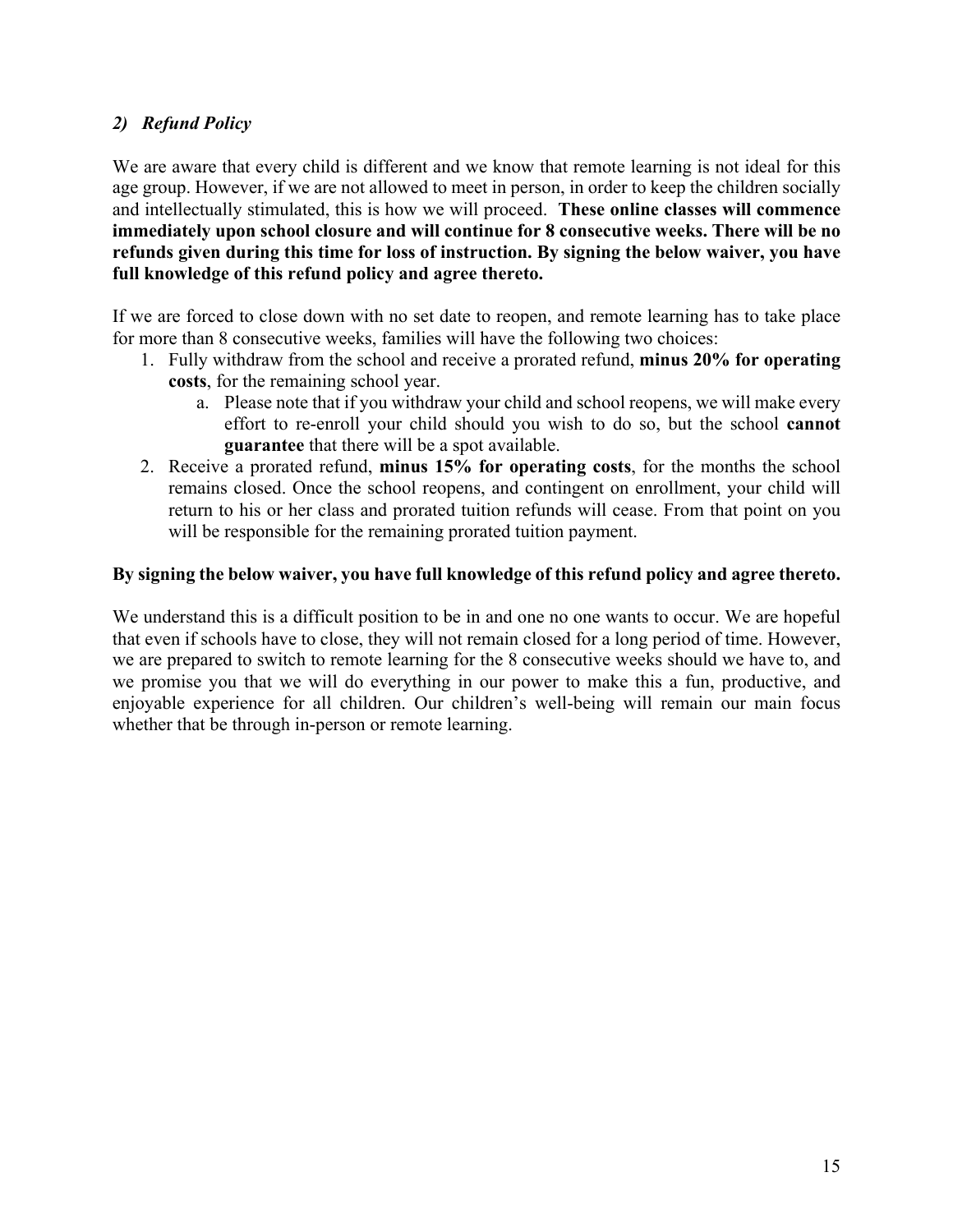

**I. The Roslyn Trinity Co-op Commitment!**

- Our amazing staff will be creating curriculum based on your children's interests and curiosities.
- We will still be caring for your children as if they were our own.
- Your child will still make friends and socialize with their peers.
- All of our students will play outside every day (unless it's freezing or raining!).
- The classrooms will be set up in the same manner as before encouraging exploration and cooperative learning.
- Your child will still come home excited because of events that occurred at school that day.
- Your child will still learn and grow exponentially at the Roslyn Trinity Coop this year!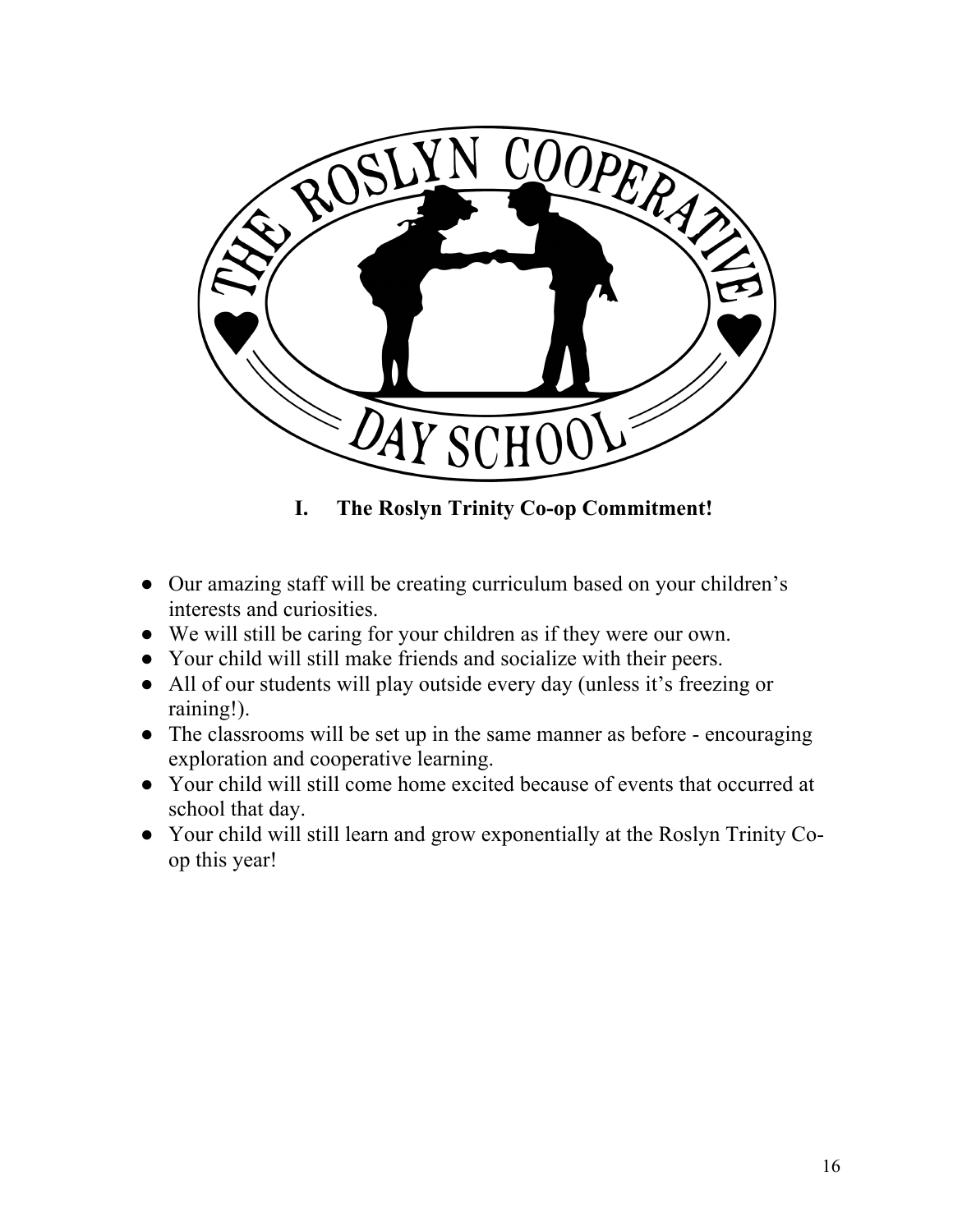## **The Roslyn Trinity Co-op Parent or Guardian COVID-19 Policy Receipt Form**

Parents or Guardians,

Please thoroughly review our school's COVID-19 policy for the 2020-2021 and 2021-2022 school years, which contains the procedures and protocols put in place to keep children and staff safe. After reading the policy, please complete this form and return it to the school via email as soon as possible. This form will be kept in your child's file for the duration of the school year.

Thank you in advance for your cooperation.

Sincerely,

Jeannine Votruba **Director** Roslyn Trinity Coop

I, \_\_\_\_\_\_\_\_\_\_\_\_\_\_\_\_\_\_\_\_\_\_\_\_\_\_\_\_\_\_\_\_\_\_\_\_\_\_\_\_\_\_\_ (print your name), the parent/guardian of  $(print$  child's name), hereby

acknowledge receipt of the Roslyn Trinity Co-op's COVID-19 policy. I have read the policy and regulations set forth in this document, and:

I agree to the above addendum

I decline the above addendum. By declining this addendum, my child's application will be considered withdrawn from the Roslyn Trinity Co-op.

Parent/Guardian Signature: \_\_\_\_\_\_\_\_\_\_\_\_\_\_\_\_\_\_\_\_\_\_\_\_\_\_\_\_\_\_

Date: \_\_\_\_\_\_\_\_\_\_\_\_\_\_\_\_\_\_\_\_\_\_\_\_\_\_\_\_\_\_\_\_\_\_\_\_\_\_\_\_\_\_\_\_\_\_\_\_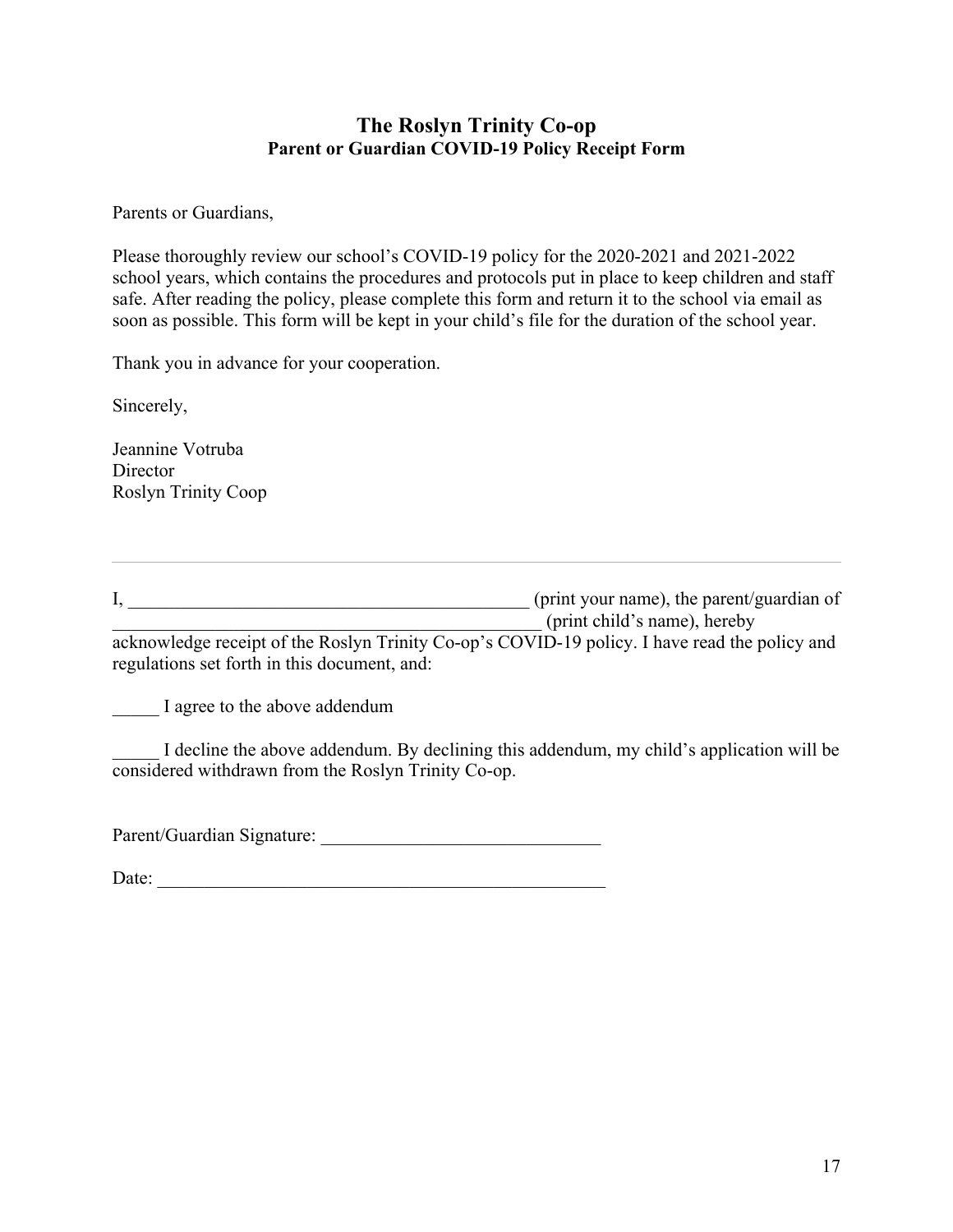## **ASSUMPTION OF RISK AND WAIVER**

The novel coronavirus, COVID-19, has been declared a worldwide pandemic by the World Health Organization**.** COVID-19 is extremely contagious and is believed to spread mainly from personto-person contact. The Roslyn Trinity Cooperative Day School has implemented reasonable preventative protocols, policies and procedures designed to reduce the spread of COVID-19 during the Child's participation in the 2020-2021 and the 2021-2022 school years. These preventative measures were formed based upon guidelines published by the NYSDOH and the CDC. The Child and members of their household must adhere to these protocols in order to reduce the risks of contracting or spreading the virus at school. However, despite the protocols and procedures in place to mitigate the transmission of COVID-19 at school, these protocols and procedures cannot completely eliminate the inherent risks that the Child may become infected with COVID-19 due to his or her participation in school.

Families voluntarily acknowledge the highly contagious nature of COVID-19 and acknowledge and assume: (1) the risk that my Child or members of our household may be exposed to or infected by or contract COVID-19 during or in connection to the Child's participation and attendance in School, and (2) the risk of illness and other harm or loss that may result from such exposure or infection. On behalf of the Member(s) and on behalf of the Child, the Member(s) hereby release, covenant not to sue, discharge, and hold harmless the School, and its employees, agents, and representatives, and the Roslyn Trinity Church, from all liabilities, claims, actions, damages, costs or expenses, from or in any way related to Child's participation and attendance in the School, except for those arising from the School's gross negligence, recklessness, or willful misconduct.

I, \_\_\_\_\_\_\_\_\_\_\_\_\_\_\_\_\_\_\_\_\_\_\_\_\_\_\_\_\_\_\_\_\_\_\_\_\_\_\_\_\_\_\_ (print your name), the parent/guardian of  $(print$  child's name), hereby acknowledge that I have read and understand the Roslyn Trinity Co-op's assumption of risk and waiver statement.

Parent/Guardian Signature: \_\_\_\_\_\_\_\_\_\_\_\_\_\_\_\_\_\_\_\_\_\_\_\_\_\_\_\_\_\_

Date: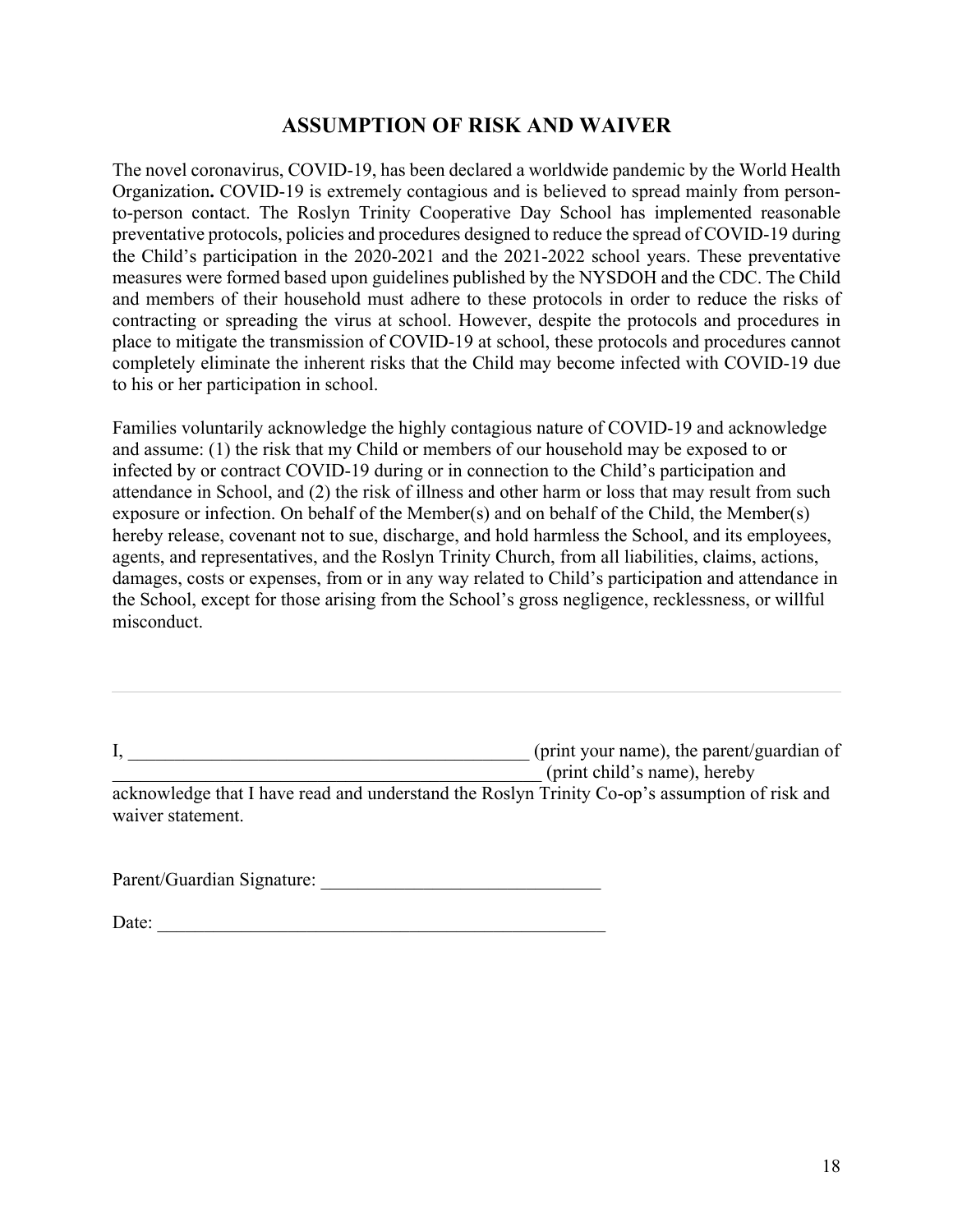## **COVID-19 CURBSIDE HEALTH SCREENING QUESTIONS**

1. Is your temperature higher than or equal to 100.0 F?

2. Have you tested positive for COVID-19 through a diagnostic test in the past 14 days?

3.Have you had any known contact with a person confirmed or suspected to have COVID-19 in the past 14 days?

4. Have you experienced ANY of the following symptoms in the past 14 days?

- Cough (new or worsening)
- Shortness of breath (new or worsening)
- Trouble breathing (new or worsening)
- Fever
- Chills
- Muscle pain (new or worsening)
- Headache (new or worsening)
- Sore throat (new or worsening)
- New loss of taste
- New loss of smell
- 5. Has anyone in your family traveled out of NYS recently?